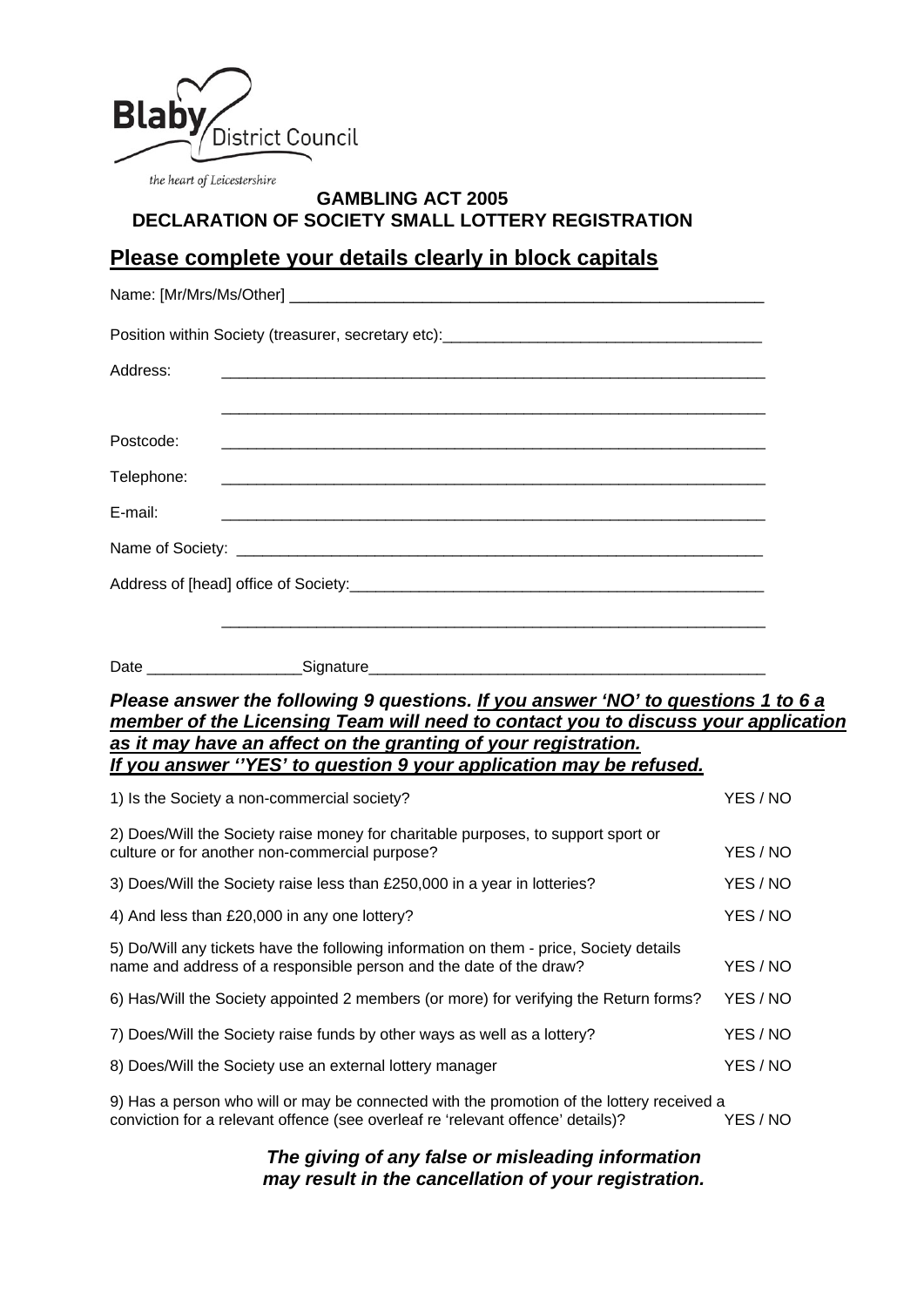#### Relevant Offences:

Gambling offences

1 An offence under— (a) the Gambling Act 2005, (b) the Betting, Gaming and Lotteries Act 1963 (c. 2), (c) the Gaming Act 1968 (c. 65), (d) the Lotteries and Amusements Act 1976 (c. 32), (e) the National Lottery etc. Act [1993 \(c. 39\)](http://www.opsi.gov.uk/acts/acts1993/ukpga_19930039_en_1), or (f) the National Lottery Act [1998 \(c. 22\).](http://www.opsi.gov.uk/acts/acts1998/ukpga_19980022_en_1) Theft, &c. 2 An offence under any of the following provisions of the Theft Act 1968 (c. 60)— (a) section 1 (theft), (b) section 8 (robbery), (c) section 9 (burglary), (d) section 10 (aggravated burglary), (e) section 11 (theft from exhibition, &c.),

(f) section 12A (aggravated vehicle-taking),

(g) section 13 (abstracting electricity),

(h) section 15 (obtaining property by deception),

(i) section 15A (obtaining money transfer by deception),

(j) section 16 (obtaining pecuniary advantage by deception),

(k) section 17 (false accounting),

(l) section 19 (false statement by director, &c.),

(m) section 20 (suppression of document, &c.),

(n) section 21 (blackmail),

(o) section 22 (handling stolen goods),

(p) section 24A (retaining wrong credit), and

(q) section 25 (going equipped for stealing, &c.).

3 An offence under section 1 or 2 of the Theft Act 1978 (c. 31) (obtaining services, or evading liability, by deception).

4 An offence under section 170 or 170B of the Customs and Excise Management Act 1979 (c. 2) (evasion of duty).

5 An offence under section 58(1) of the Civic Government (Scotland) Act 1982 (c. 45) (convicted thief in possession).

6 Both in England and Wales and in Scotland, the offence at common law of conspiracy to defraud.

7 In Scotland the offences at common law of— (a) theft, (b) robbery, (c) theft by housebreaking, (d) fraud, (e) extortion, and (f) reset. **Miscellaneous** 

8 A sexual offence within the meaning of section 161(2) of the Powers of Criminal Courts (Sentencing) Act [2000 \(c. 6\).](http://www.opsi.gov.uk/acts/acts2000/ukpga_20000006_en_1)

9 A violent offence within the meaning of section 161(3) of that Act.

10 An offence under— (a) the Firearms Act 1968 (c. 27), or (b) the Firearms (Amendment) Act [1988 \(c. 45\)](http://www.opsi.gov.uk/acts/acts1988/ukpga_19880045_en_1).

11 An offence under any of the following provisions of the Misuse of Drugs Act 1971 (c. 38)—

(a) section 4(2) (production),

(b) section 4(3) (supply),

(c) section 5(3) (possession with intent to supply), and

(d) section 8 (permitting activity on premises).

12 An offence under the Forgery and Counterfeiting Act 1981 (c. 45), except for sections 18 and 19 (reproduction and imitation notes and coins).

13 An offence under section 3 of the Private Security Industry Act [2001 \(c. 12\)](http://www.opsi.gov.uk/acts/acts2001/ukpga_20010012_en_1) (unlicensed activity).

14 An offence under section 70 of the Army Act 1955 (c. 18) in so far as it relates to an offence listed elsewhere in this Schedule.

15 An offence under section 70 of the Air Force Act 1955 (c. 19) in so far as it relates to an offence listed elsewhere in this Schedule.

16 An offence under section 42 of the Naval Discipline Act 1957 (c. 53) in so far as it relates to an offence listed elsewhere in this Schedule.

17 An offence under section 52 or 52A of the Civic Government (Scotland) Act 1982 (offences relating to indecent photographs of children).